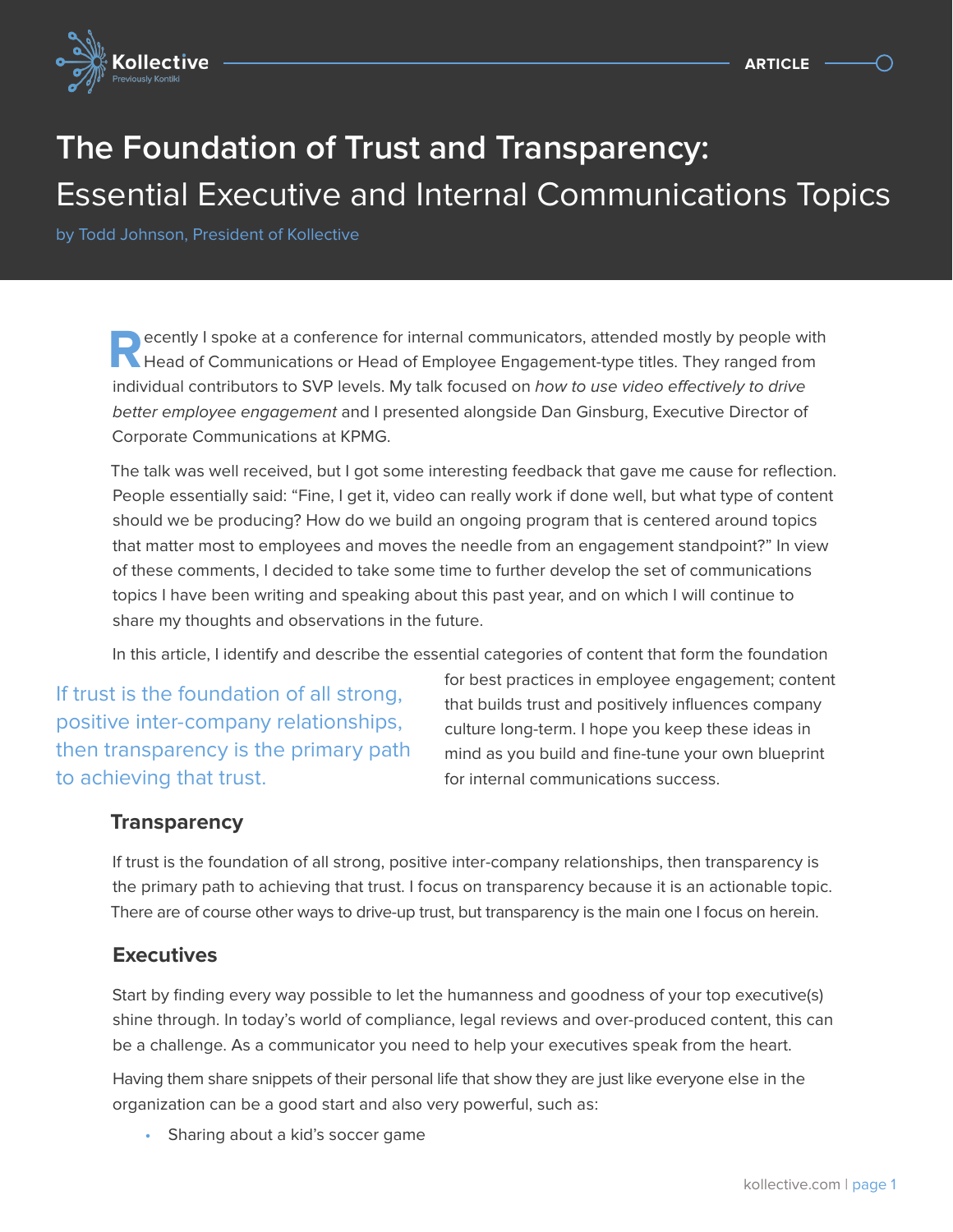- The death of a parent
- A holiday meal
- A time they served others as a family

These stories build a more grounded view of executives. The stories should not be contrived they are not "photo opps" — rather, they are opportunities to show executives as normal people with common issues and daily struggles. Most importantly, these stories should not be told just once, but created and distributed in such a way that demonstrates an appropriate pattern of personal transparency.

It is also important to encourage executives to "walk-the-talk". Making sure that they take time to meet employees in small groups or one-on-one is another way for them to show their approachable side. Capturing some of these moments can be really useful if they are used to promote ways that employees can join-in on the next "fireside chat". Consistency is the key. No one thing will move the needle, but a concerted effort across multiple mediums will make a difference.

## **Financials**

Every quarterly all-hands or annual company meeting contains some amount of focus on the numbers. The numbers are, and always will be, important. In fact, presenting what the numbers mean for the company as a whole, and how different roles and people contribute to them, is a great opportunity to create better financial understanding for all.

I remember a great example years ago when a company I worked for made a big acquisition. The move was surprisingly well-received by the stock market. The reason being, as a part of the announcement about the deal, the executive team committed to investors that by the end of the fiscal year the deal would not dilute the committed earnings for the acquirer.

Two weeks after the deal's announcement, the CEO did an amazing job walking employees through what this meant. He was specific by:

- Budget category
- Sales goals
- Expected gross margin
- Etc.,

Non-dilutive became a mantra for the company for the last seven months of the year. Everyone knew what it meant to their team and how important it was to the company. In the end, the goal was met, and employees celebrated a huge success knowing they made a difference. Transparency was key. The CEO went out on a limb to include the employees of both companies on the strategy for why the deal was done and what financial success looked like.

#### **Decision-Making Process**

Transparency in decision-making is a foreign thought for many executive teams. I get the risks, but the benefits far outweigh the downside. Sharing how big decisions are made helps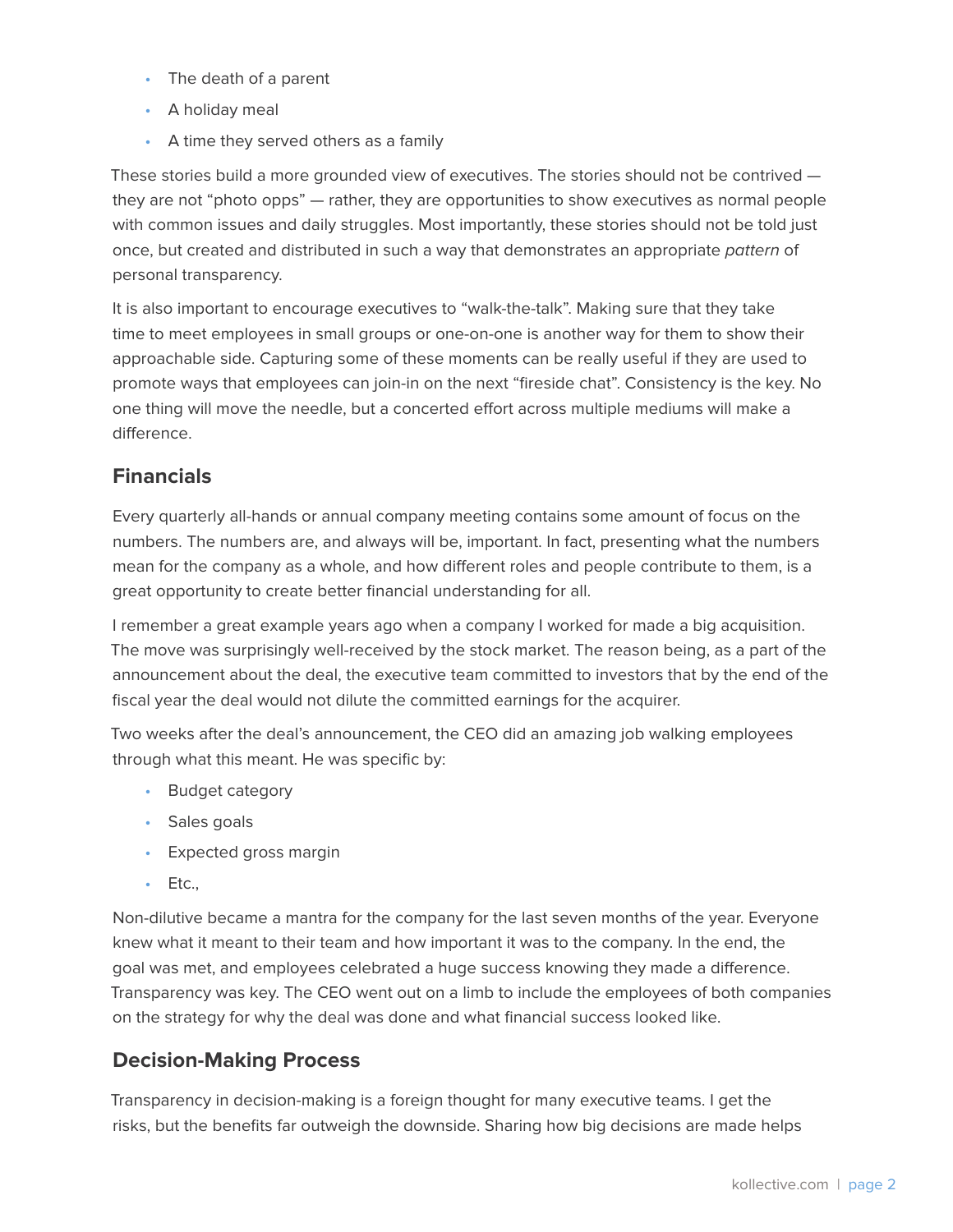employees understand:

- Executives' thought-processes
- The weight, or importance, of decisions
- Who was at the table
- Key decision points

That is the definition of transparency.

I'll never forget a situation that arose early in my career. Our team was set to launch a new product that would likely make up 30% of the next quarter's revenue. Late in the manufacturing process, one of the chips came back dead on arrival. It was not a simple problem that could be fixed with a jumper wire, for example. It required a full re-spin of the chip.

We had time for one spin of the chip and one high-volume run of those chips. This meant we had to buy a big run of those chips to make our production requirements for the coming quarter's revenue number. Essentially, a \$1M bet that the chip would work after just one spin.

The Division GM rounded up the entire management team in one room and said these simple words, "We aren't leaving until we have a unanimous decision on what we are going to do." So, we had to decide between gambling that the re-spin would work and buy the first lot of product, knowing if it did not, we would miss the quarter for sure and flush \$1M. Or, push out the launch, make the decision after the re-spin came back and take the hit to the quarter.

The meeting lasted 9 hours, with six large pizzas and lots of diet-coke. In the wee hours of the morning, the 13 management team members agreed to go ahead and take the risk. The next day we had an all-hands meeting and shared with the team our plans and how the decision was made. From there on, no "I told you so's", no second-guessing. We were in it together.

The re-spun chip came back and it worked well enough to launch the product. The following

Communicating strategy is about walking employees through how you plan on meeting those goals as well as how they translate to each business unit.

quarter was a huge success. That said, what I remember most was how we arrived at that decision. I have told the story 30 times since. It said so much about our leadership and our culture. The story became folklore and the last time I heard some else tell it, the meeting lasted 4 days …

#### **Strategy**

Transparency on strategy is something everyone would expect to see on the "essential communications" list. It is somewhat obvious, but it is also hard to do correctly. Quite often organizations end up sharing goals under the guise of strategy. Financial targets, growth rates, etc. are not a strategy. They may be the measurable goals that you assign to determine success, but they are not the strategy. Communicating strategy is about walking employees through how you plan on meeting those goals as well as how they translate to each business unit.

What employees want to understand in terms of strategy include topics like:

• The key elements of success for the company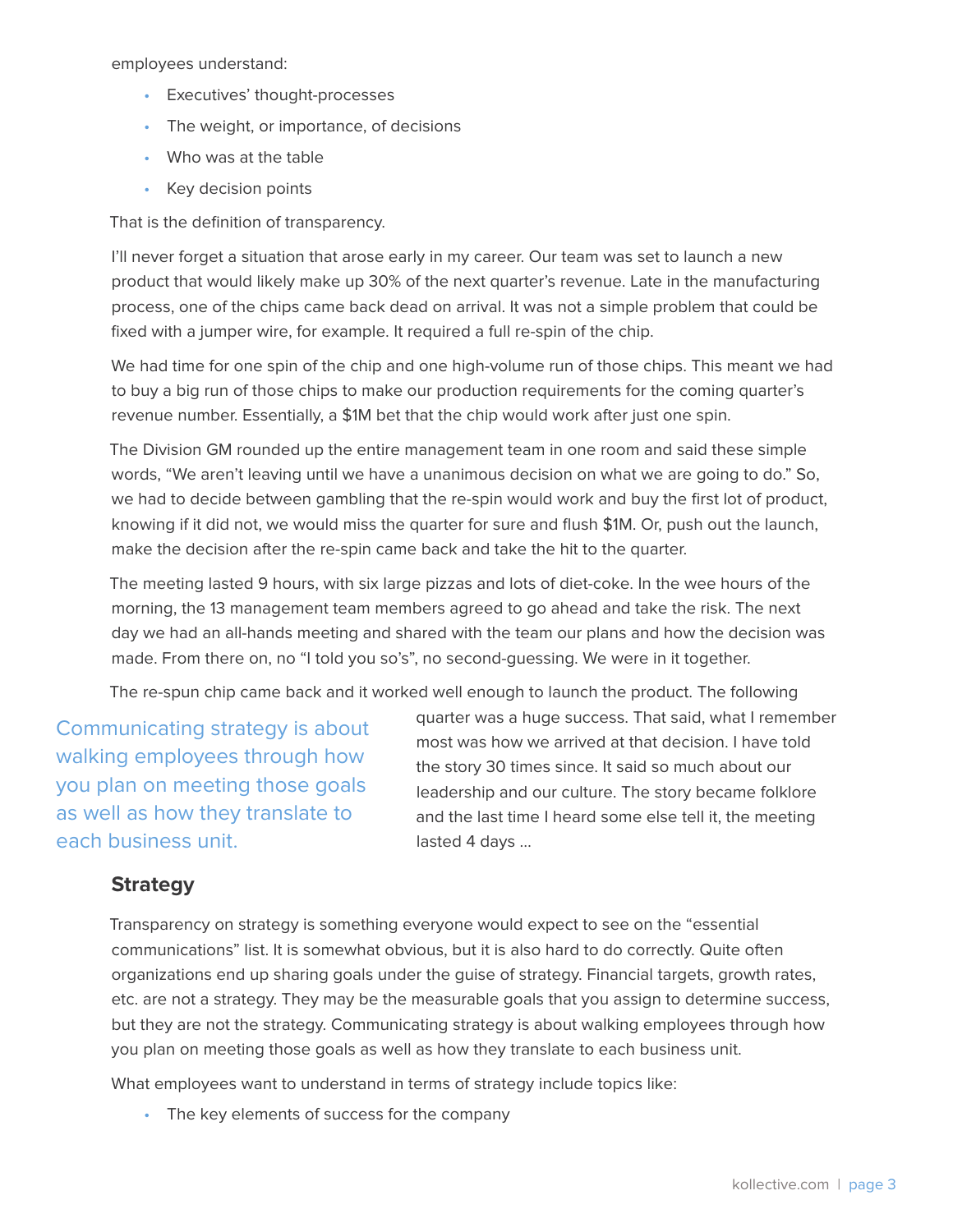- A product line expanding to new price points, and why
- Opening new geographies, and why

How to measure success is key to include, but should not be the center of the discussion. I typically see the best strategy slides presented at either Board Meetings or at meetings with financial analysts (for public companies). Those slides may need some edits, but they are usually more on-target in terms of covering strategy than most all-hands decks. Transparency is about showing people what you are doing as a company, why, and how they fit into the plan.

# **Customer Empathy**

Most employees care deeply about what their company does for customers. They may work in finance or in manufacturing and rarely interface with customers, but most want to know how customers use their company's solution to solve complex problems.

Developing customer empathy amongst employees involves setting a tone, or creating an understanding, that is driven by knowledge and consistency. Knowledge in this sense means being informed about what the company does for customers and how important it is to them, and consistency means maintaining this empathy on a day-to-day basis within the business.

# **What We Do for Customers**

Bringing customers in to speak to employees directly or through video is one of the most powerful ways to create customer empathy. Oftentimes customers have a way of verbalizing what matters most to them that stands out clearer than the company's marketing messages. First-hand customer accounts also help employees better grasp the critical nature of the products they deliver.

Regularly featuring customer success stories in your communications is effective, and fun, but sometimes sharing a story about something that went wrong can be even more powerful. Years ago, an old employer of mine built high-end systems that were used to render animation for major movie projects. At one point, we experienced a quality issue with a new product that impacted our shipments for a few months. Internally, this did not seem catastrophic since we were sure we would make it up at the end of the quarter.

However, for one of our big animation customers, it was a disaster. The customer was working on final renderings to support the launch of a feature film and our issues were impacting their schedule to the point of potentially delaying the launch of the movie — ouch!

In the end, we rallied and loaned the customer some incremental gear, and after extraordinary work on the customer's side, they made their deadline. A number of employees from the customer company had to work around the clock and sacrifice weekends because of our issues. Hearing their story directly made a strong impression on our team. From that day forward, we promised to keep the customer perspective front and center in everything we did.

## **How We Help Customers Achieve**

Another way to make strategy come to life for employees while continuing to drive home a consistent message of customer empathy is to highlight the ways that enable the company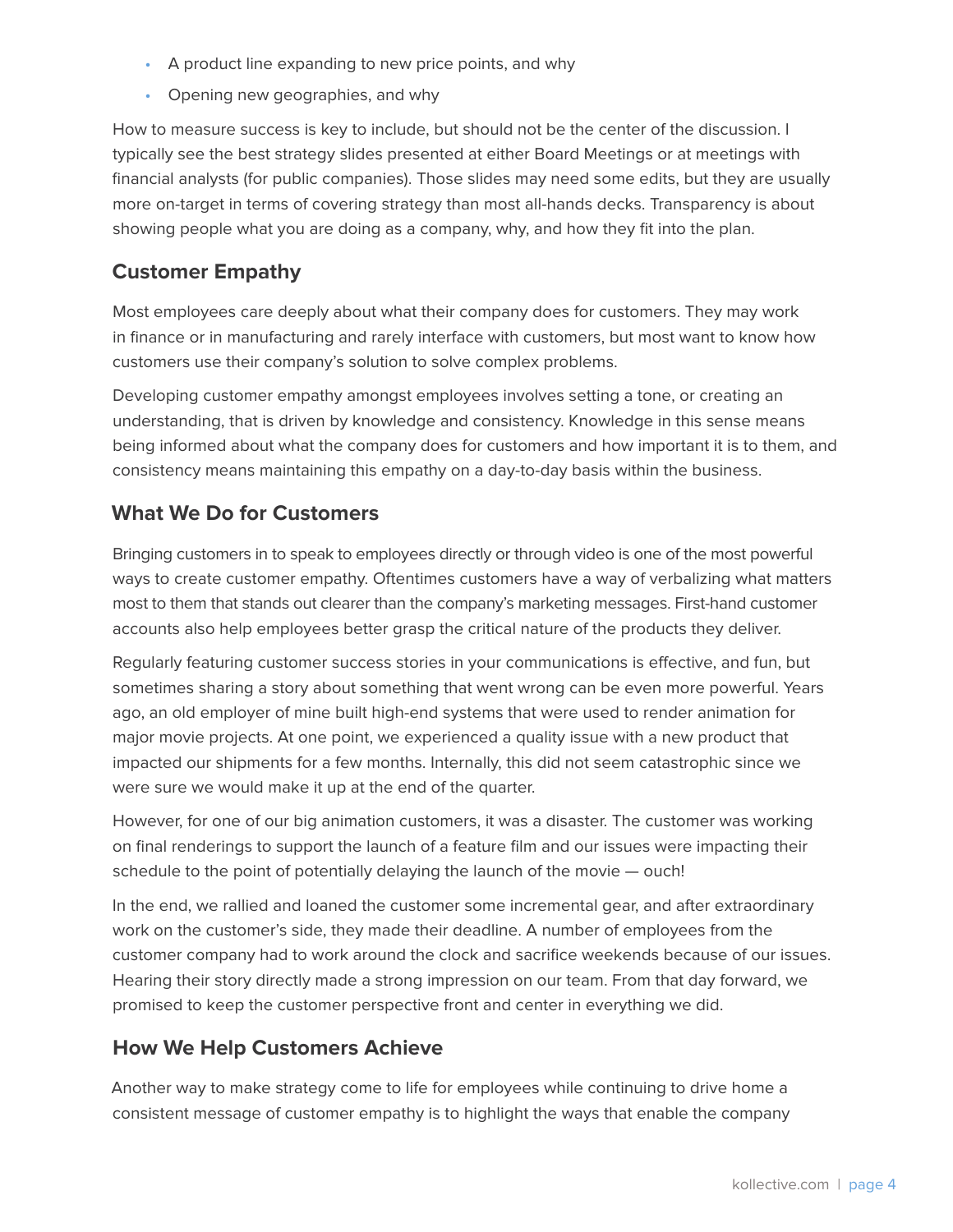to gain new customers. Building products that expand the company's usefulness to existing customers and allow it to serve new ones is something people take pride in. From the start, illuminate what you are trying to help the customer achieve.

# **Customer Feedback**

Regularly sharing with employees the letters, phone calls, tweets and other communications that come from customers is also very valuable. With good feedback, mentioning specific employees the customer may have congratulated is of course a great motivator, but the general sentiment also goes a long way.

You may not always have A+ reviews, but the words of a frustrated customer can still be used to your advantage. Negative reviews provide an opportunity to open a conversation about how the company may need to improve. Of course, in these cases, do not call out specific employee names since public embarrassment is not an effective way to build morale.

Directly linking both good and bad customer feedback cases to company strategy, to drive improvement and support specific goals, is also an excellent connection to make. In this way, you can build a very specific image in employees' minds why improvement in this area matters so much.

## **Employee Focus**

The employees are what make companies great. They are hard to recruit, and even harder to replace when they leave. Focusing on them in video communications is critical and there are multiple reasons why, including:

- It is a great opportunity to reinforce company values
- Give visibility to the things that make the company distinctive
- Chance to show diversity
- Chance to show the power of team work

#### **We Shine as Individuals**

Employee spotlights are compelling. Spotlighting an employee means focusing on people that do interesting jobs within the company or have interesting backgrounds.

I'll never forget a quick spotlight a company did on one of their Tokyo-based employees. It was someone in the customer support group who, by most measures, seemed to be an average employee. What was extraordinary, in part, was the 2-hour commute she had to work each day. She lived far from the city on a small farm with her husband and in-laws. They were recently married and could not afford to live on their own yet. They certainly could not afford to live in the big city. Her story really touched people and made them think, especially those in the US and Europe who could not relate to her commute. It also created a connection to our teams in India, where there too we had employees that regularly took trains and buses over an hour each way to work.

In addition, the video showed how she had helped a customer in Japan properly shutdown their system in the wake of the March 11<sup>th</sup>, 2011 earthquake so they would not lose any of their data from the day's analytics run. I was in Tokyo that day, and can testify to the fact that her ability to